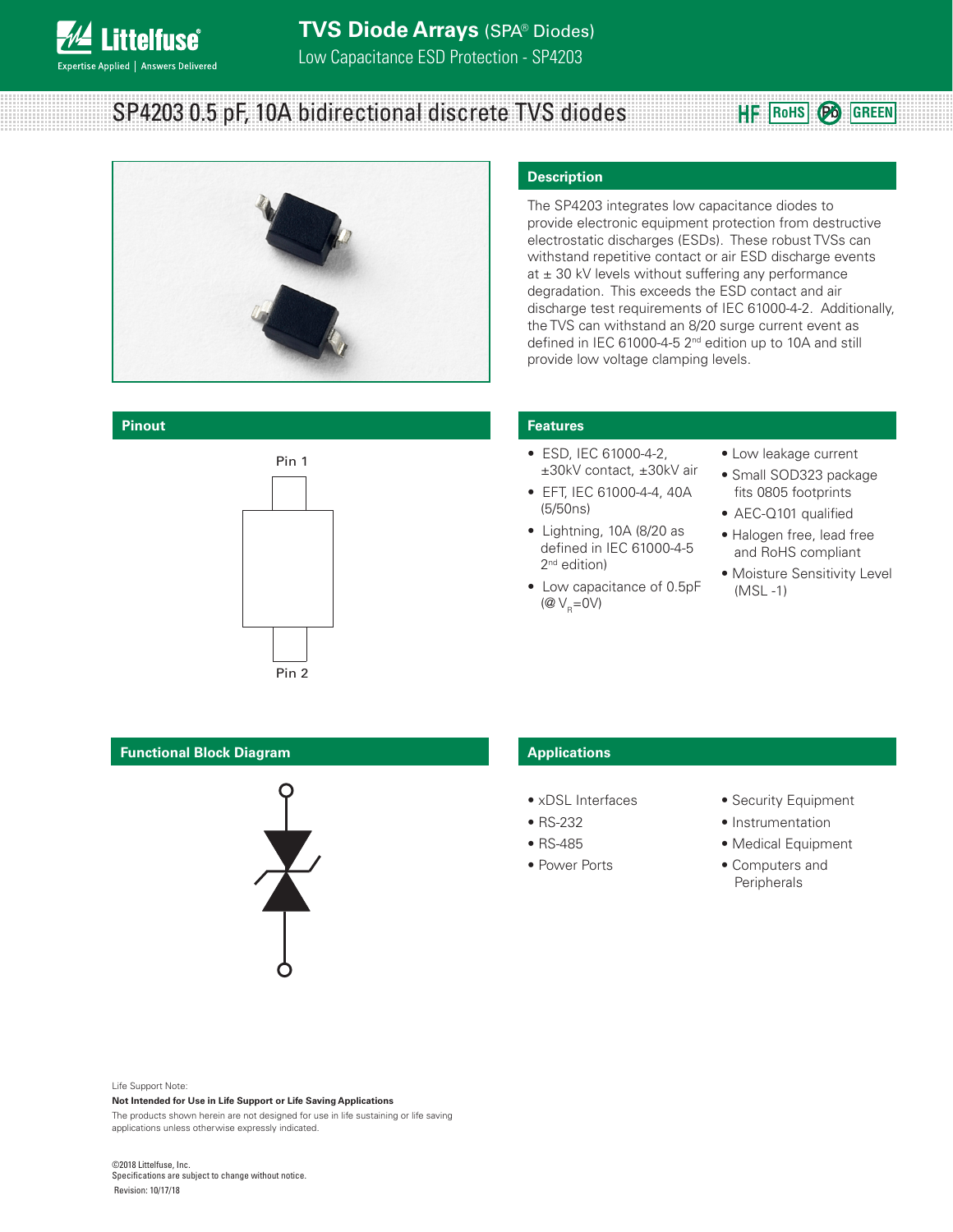### **TVS Diode Arrays** (SPA® Diodes)

Low Capacitance ESD Protection - SP4203

#### **Absolute Maximum Ratings**

| Symbol      | Parameter                              | Value          | <b>Units</b> |  |
|-------------|----------------------------------------|----------------|--------------|--|
| 'PP         | Peak Current ( $t_{\text{g}}$ =8/20µs) |                |              |  |
| OP          | <b>Operating Temperature</b>           | $-40$ to $125$ |              |  |
| <b>STOR</b> | Storage Temperature                    | $-55$ to $150$ | $\circ$      |  |

#### Notes:

*CAUTION: Stresses above those listed in "Absolute Maximum Ratings" may cause permanent damage to the component. This is a stress only rating and operation of the component at these or any other conditions above those indicated in the operational sections of this specification is not implied.*

| Electrical Characteristics (Top=25°C) |                             |                                            |            |      |            |              |
|---------------------------------------|-----------------------------|--------------------------------------------|------------|------|------------|--------------|
| Parameter                             | Symbol                      | <b>Test Conditions</b>                     | <b>Min</b> | Typ  | <b>Max</b> | <b>Units</b> |
| Reverse Standoff Voltage              | $V_{RWM}$                   | $I_p = 1 \mu A$                            |            |      | 3.3        | $\vee$       |
| Breakdown Voltage                     | $\rm V_{\rm BR}$            | $l_{p}=1mA$                                | 5.5        | 6.6  |            | $\vee$       |
| Reverse Leakage Current               | $L_{\text{EAK}}$            | $V_{\rm p} = 3.3V$                         |            |      | 0.1        | $\mu A$      |
| Clamp Voltage <sup>1</sup>            | $V_c$                       | $I_{\rm pp} = 1A$ , t <sub>p</sub> =8/20µs |            | 7.5  | 10         | $\vee$       |
|                                       |                             | $I_{\rm pp}$ =10A, t <sub>p</sub> =8/20µs  |            | 16.5 | 20         | $\vee$       |
| Dynamic Resistance <sup>2</sup>       | $R_{DYN}$                   | TLP, $t_{0} = 100$ ns, I/O to I/O          |            | 0.54 |            | $\Omega$     |
| ESD Withstand Voltage <sup>1</sup>    | $\mathsf{V}_{\texttt{ESD}}$ | IEC 61000-4-2 (Contact Discharge)          | ±30        |      |            | kV           |
|                                       |                             | IEC 61000-4-2 (Air Discharge)              | ±30        |      |            | kV           |
| Diode Capacitance <sup>1</sup>        | $C_{\text{IVO-IVO}}$        | Reverse Bias=0V, f=1MHz                    |            | 0.5  | 0.9        | pF           |

Notes:

1Parameter is guaranteed by design and/or component characterization.

2.Transmission Line Pulse (TLP) with 100ns width, 2ns rise time, and average window t1=70ns to t2= 90ns

#### **8/20μs Pulse Waveform**



#### **Capacitance vs. Reverse Bias**

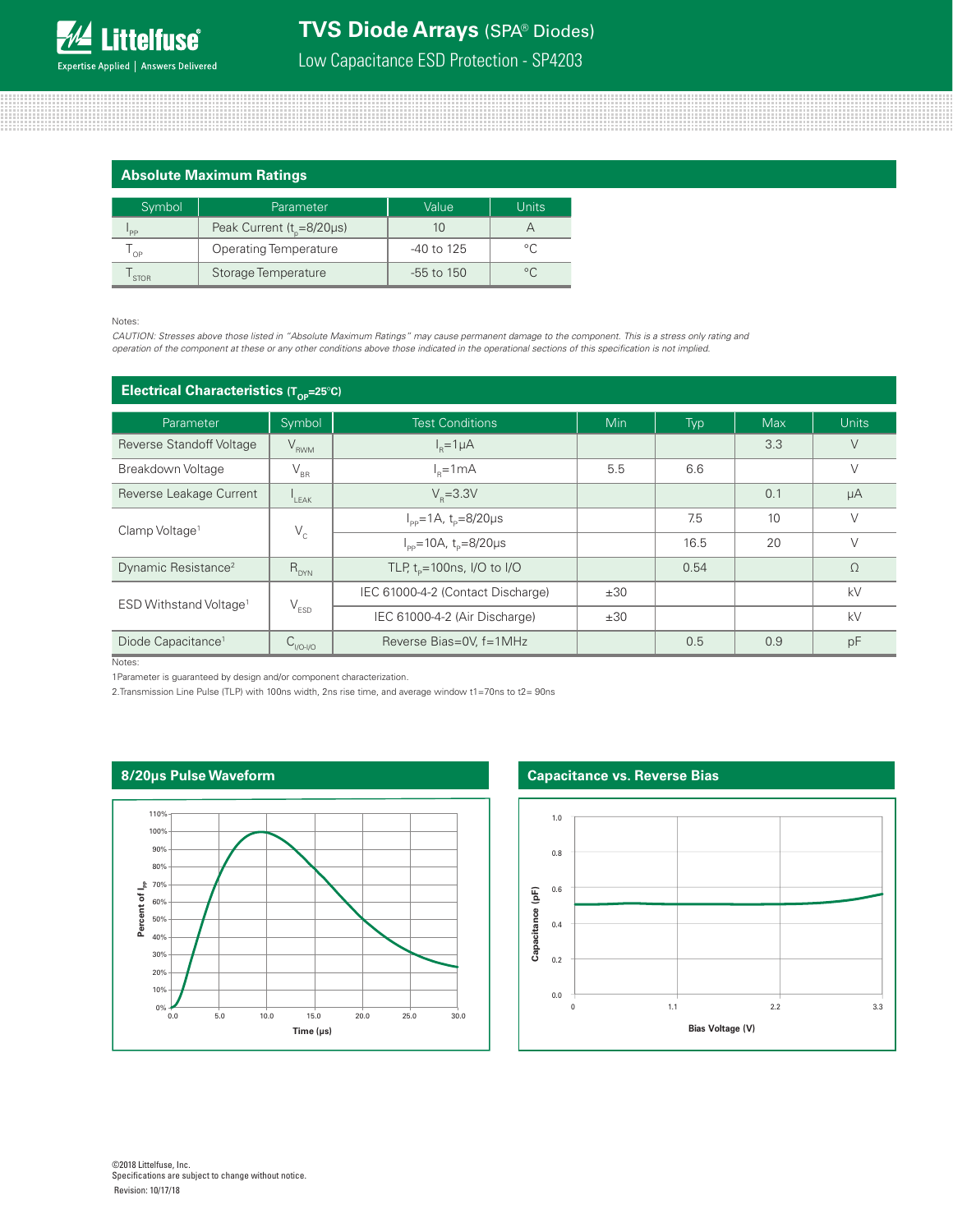Low Capacitance ESD Protection - SP4203



#### **IEC 61000-4-2 +8kV Contact ESD Clamping Voltage**



**Clamping voltage vs. I<sub>pp</sub> for 8/20μs waveshape** 



**Negative Transmission Line Pulsing (TLP) Plot** 



### **IEC 61000-4-2 -8kV Contact ESD Clamping Voltage**



©2018 Littelfuse, Inc. Specifications are subject to change without notice. Revision: 10/17/18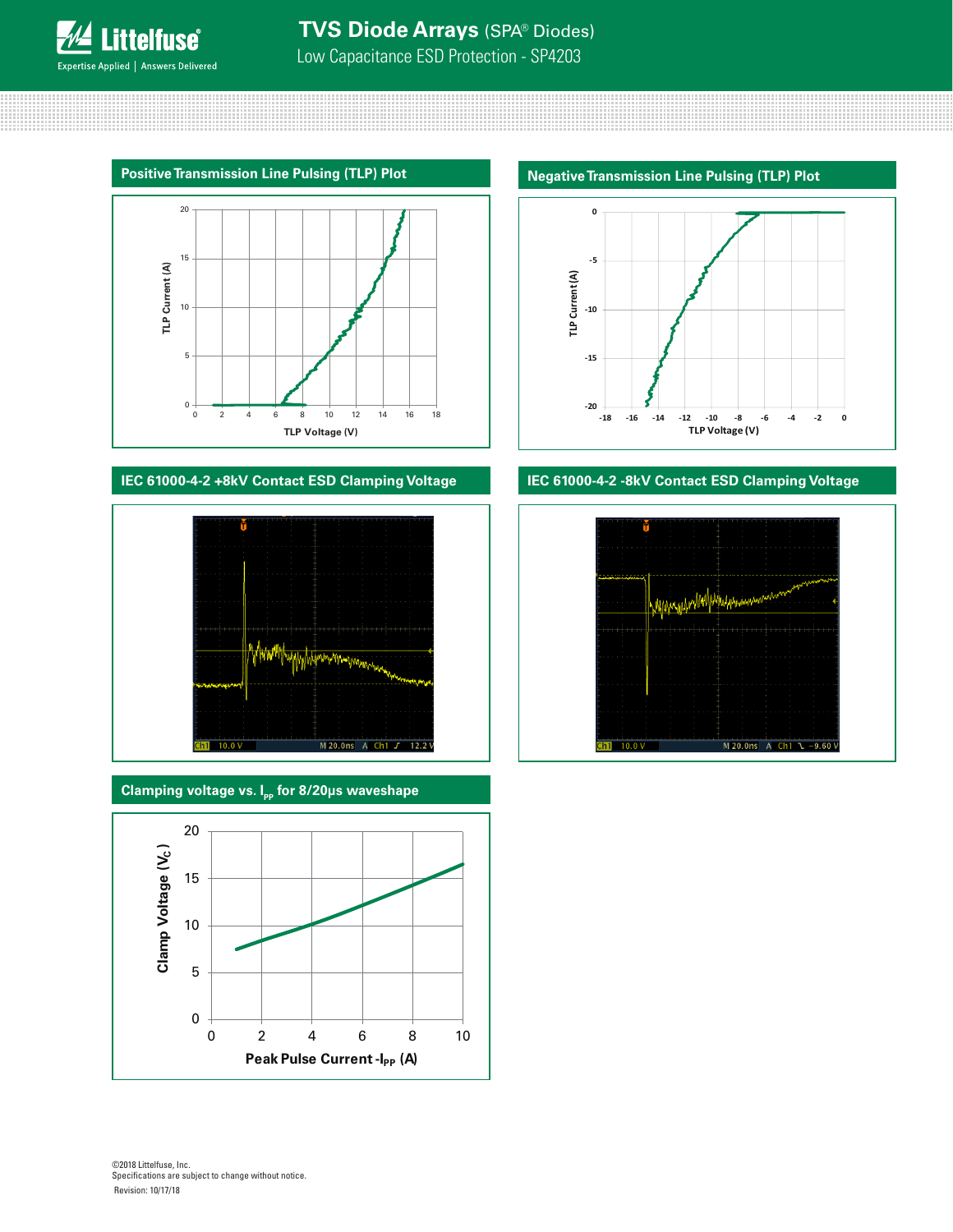Low Capacitance ESD Protection - SP4203

#### **Soldering Parameters**

| <b>Reflow Condition</b>                                 |                                          | Pb - Free assembly |  |
|---------------------------------------------------------|------------------------------------------|--------------------|--|
|                                                         | - Temperature Min (T <sub>s(min</sub> )  | $150^{\circ}$ C    |  |
| Pre Heat                                                | - Temperature Max (T <sub>s(max)</sub> ) | $200^{\circ}$ C    |  |
|                                                         | - Time (min to max) (t)                  | $60 - 180$ secs    |  |
| Average ramp up rate (Liquidus) Temp (T.)<br>to peak    |                                          | 3°C/second max     |  |
| $T_{S(max)}$ to $T_{L}$ - Ramp-up Rate                  |                                          | 3°C/second max     |  |
| Reflow                                                  | - Temperature (T,) (Liquidus)            | $217^{\circ}$ C    |  |
|                                                         | - Temperature (t,)                       | $60 - 150$ seconds |  |
| Peak Temperature (T <sub>D</sub> )                      |                                          | 260+0/-5 °C        |  |
| Time within 5°C of actual peak<br>Temperature $(t_{n})$ |                                          | $20 - 40$ seconds  |  |
| Ramp-down Rate                                          |                                          | 6°C/second max     |  |
| Time 25°C to peak Temperature (T <sub>o</sub> )         |                                          | 8 minutes Max.     |  |
| Do not exceed                                           |                                          | $260^{\circ}$ C    |  |



#### **Product Characteristics**

| <b>Lead Plating</b>       | Matte Tin                                                 |
|---------------------------|-----------------------------------------------------------|
| <b>Lead Material</b>      | Alloy 42                                                  |
| <b>Lead Coplanarity</b>   | 0.004 inches(0.102mm)                                     |
| <b>Substrate Material</b> | Silicon                                                   |
| <b>Body Material</b>      | Molded Compound                                           |
| <b>Flammability</b>       | UL Recognized compound meeting<br>flammability rating V-0 |



| Ordering Information |         |                 |  |  |
|----------------------|---------|-----------------|--|--|
| Part Number          | Package | Min. Order Qty. |  |  |
| SP4203-01FTG-C       | SOD323  | 3000            |  |  |

#### **Part Marking System Part Mumbering System**